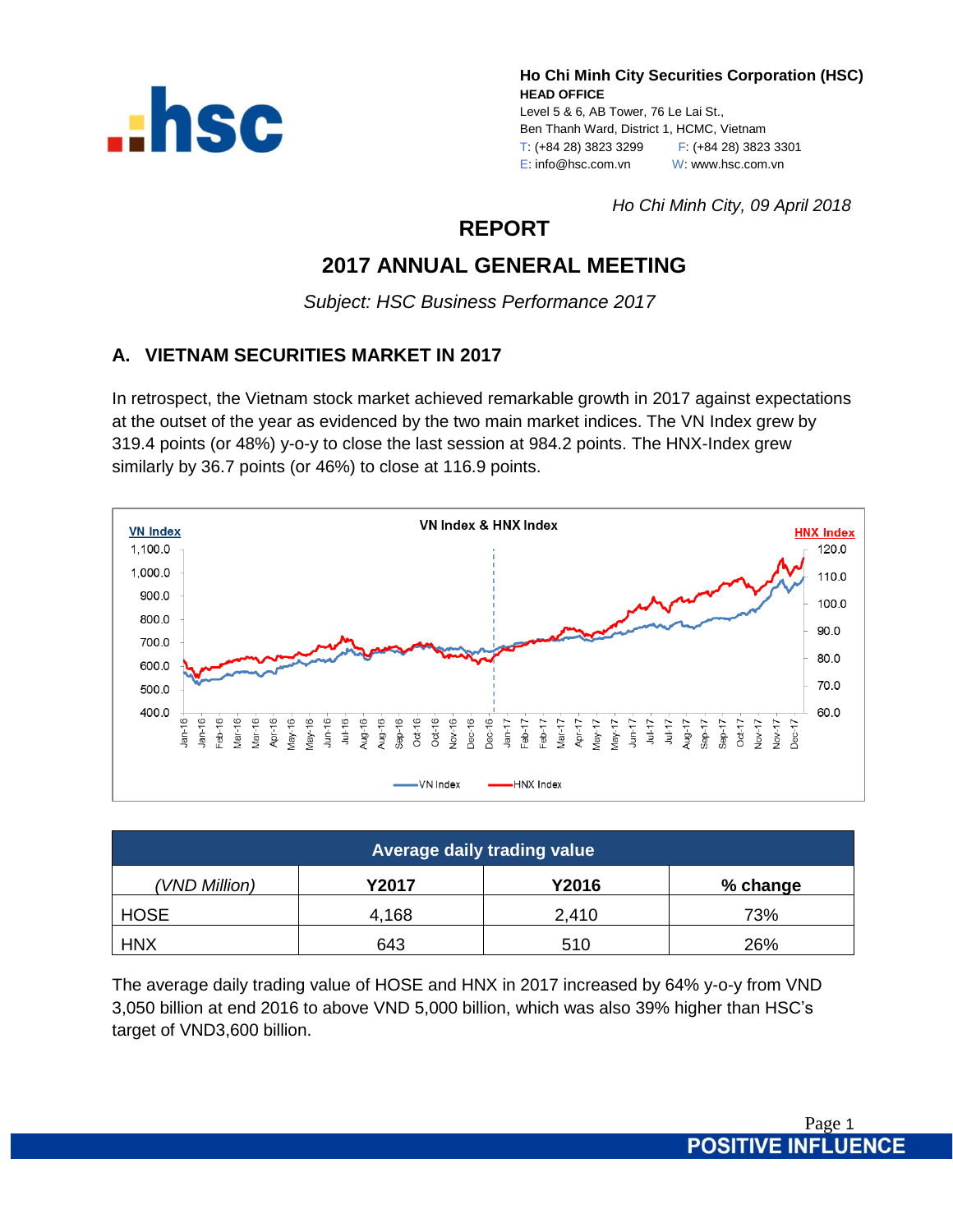Several major factors contributed to the beneficial development in performance:

- $\checkmark$  Many large-cap stocks were listed such as SAB, PLX, ACV, HVN, VJC, NVL, VRE, VPB, VGT, generating much interest from both local and foreign investors;
- $\checkmark$  Conditions were finally right for the Government to make some long-awaited divestment and privatizations of some of its core holdings. The key divestment was the Government sale of 53.5% equity interest of the largest brewery company - SABECO for VND110 trillion. Another high-profile divestment was the public auction of 3.33% stake of the largest dairy company - VNM by SCIC, raising nearly VND 9trillion;
- $\checkmark$  Liquidity of the stock market was deepened to a higher level as investors found new opportunities. High profile, large put-through transactions such as MSN's VND2.5 trillion on 21 April, ACB's VND2.4 trillion on 17 October, VNM's VND2.7 trillion on 24 October, and VRE's VND16.7 trillion on 07 November 2017 attracted investor attention. Sophisticated investors also engaged in shares such as ROS, NVL, HBC, in anticipation of rebalancing of ETF funds;
- $\checkmark$  The above transactions and the positive stock market publicity corroborated with other positive economic developments; a virtuous cycle ensued attracting more and more investors, both new and from the sidelines. Consequently, a record high trading value of over VND21 trillion was reached on 07 November and the VN Index was pushed close to 1,000 points in December 2017;
- $\checkmark$  The derivatives market with first product of VN30 Index Futures was launched on 10 August 2017. As at end of December 2017, a total of 1,107,858 contracts were transacted with a nominal transaction value of about 18% of the total stock market value.

# **B. BUSINESS PERFORMANCE REVIEW**

With the market's rapid growth in 2017, as a leading company, HSC was able to increase its transaction value by 67% y-o-y to VND285 trillion against VND171 trillion in 2016. Although the market was highly competitive, HSC was able to increase its overall brokerage market share slightly in 2017 to 11.3%, but still under the plan of 12.3% for 2017.

| <b>HSC's brokerage market share</b> | 2017  | 2016  | Target 2017 |
|-------------------------------------|-------|-------|-------------|
| <b>HOSE</b>                         | 11.9% | 12.5% |             |
| <b>HNX</b>                          | 7.1%  | 6.8%  |             |
| UpCom                               | 7.7%  | 5.6%  |             |
| Total market share                  | 11.3% | 11.2% | 12.3%       |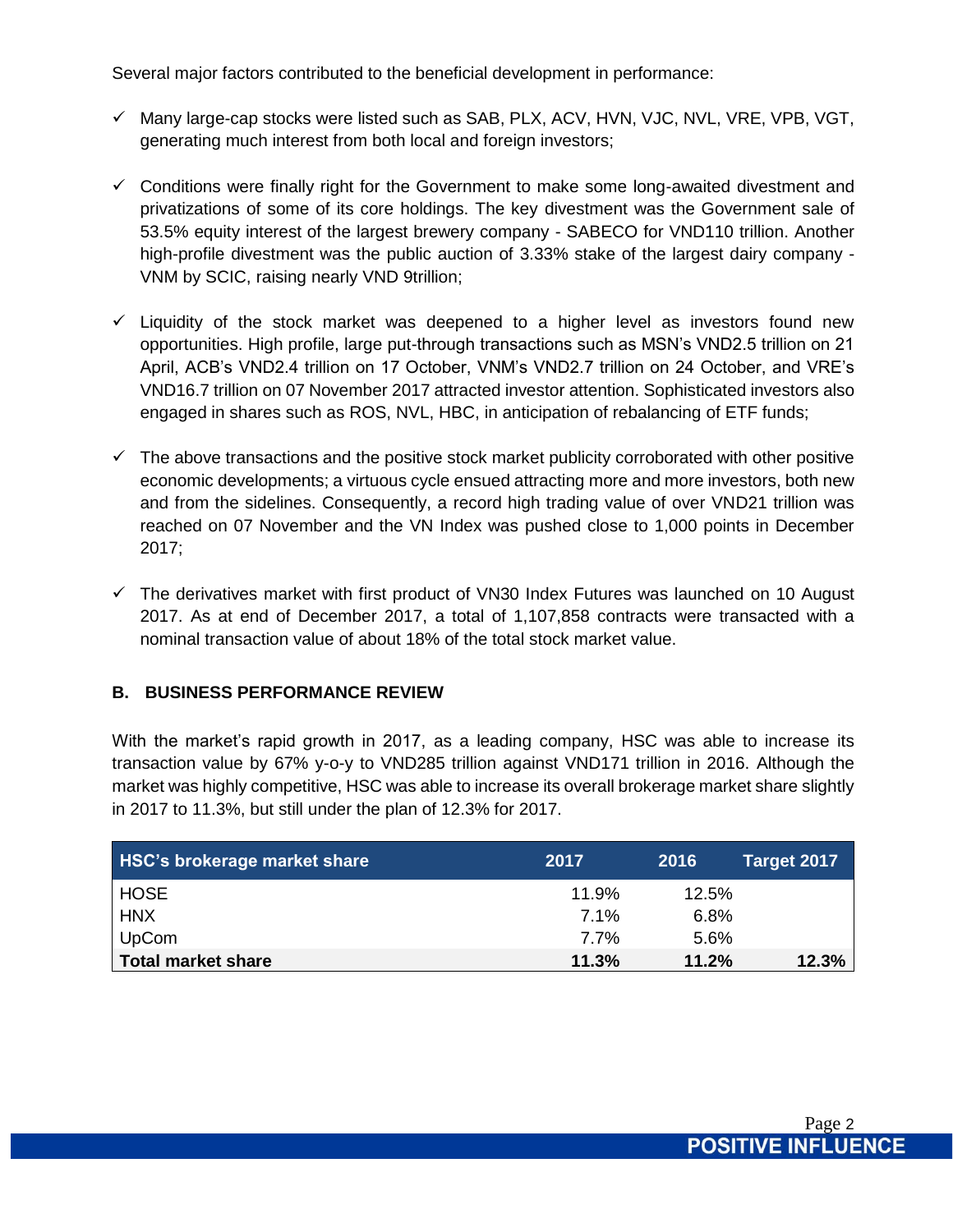It appears that HSC's standards and subsequent strict interpretation of statutory regulations on margin lending muted growth in this important market segment. Particularly, HSC was:

- **Not being involved in transactions and foregoing brokerage fees and margins of the shares:** FLC, ART, ROS, KLF, HAI and AMD, which combined accounted for 12% of the total market value;
- **EXECT** Abstention from several deals related to newly listed stock such as VJC, PLX or stocks that registered for trading on UPCOM to strictly complied with the requirements and regulations concerning margin lending for those stocks and;
- Not providing more margin for specific large-cap stocks such as ACB, HPG, HBC, CII, and KDC, whose large put-through transactions handled by HSC as HSC strictly complied with the regulations on the maximum amount of margin available for a single stock.

In summary, though HSC did not expand market share as much as expected, its business developed with many of the opportunities and grew with the market, ultimately resulting in its, in many respects, substantial financial performance in 2017. Total revenues reached a record high of VND1,540 billion, a significant increase of 87% y-o-y and 52% above plan. Profit after-tax reached VND554 billion, a similar increase of 82% y-o-y and 53% above plan. HSC eventually met the challenge of raising capacity to serve the increasing needs and demands of the growing market while still keeping operational costs efficiently under control.

| (VND million)                                                  | <b>Y2017</b>           | <b>Y2016</b>           | $\frac{9}{6}$<br>chang<br>e | <b>Plan 2017</b>       | % Plan<br>2017 |
|----------------------------------------------------------------|------------------------|------------------------|-----------------------------|------------------------|----------------|
| <b>Income statement</b>                                        |                        |                        |                             |                        |                |
| Revenue                                                        | 1,540,043              | 824,245                | 87%                         | 1,011,913              | 152%           |
| <b>Operating Expenses</b>                                      | 847,720                | 439,651                | 93%                         | 561,136                | 151%           |
| Other income                                                   | 278                    | 790                    | $-65%$                      |                        |                |
| <b>Profit before tax</b><br><b>Profit after tax</b>            | 692,601<br>554,059     | 383,383<br>304,531     | 80%<br>82%                  | 450,778<br>361,052     | 154%<br>153%   |
| <b>Balance sheet</b>                                           |                        |                        |                             |                        |                |
| <b>Total Assets</b><br><b>Total Equity</b>                     | 6,680,572<br>2,791,161 | 3,616,842<br>2,391,917 | 85%<br>17%                  | 3,845,039<br>2,456,536 | 174%<br>114%   |
| <b>Financial indicators</b>                                    |                        |                        |                             |                        |                |
| Return on average assets<br>(ROAA)<br>Return on average equity | 10.8%                  | 9.1%                   | 18.7%                       | 9.4%                   |                |
| (ROAE)                                                         | 21.4%                  | 13.0%                  | 64.6%                       | 14.7%                  |                |
| Per share financial indicators                                 |                        |                        |                             |                        |                |
|                                                                | 129,570,36             | 127, 155, 36           |                             | 129,655,36             |                |
| Outstanding share                                              | 8                      | 8                      | 2%                          | 8                      | 100%           |
| Earning per share EPS - VND                                    | 4,289                  | 2,395                  | 79%                         | 2,785                  | 154%           |
| Book value per share - VND                                     | 21,542                 | 18,811                 | 15%                         | 18,947                 | 114%           |
| % Cost/Income                                                  | 55%                    | 53%                    |                             | 55%                    |                |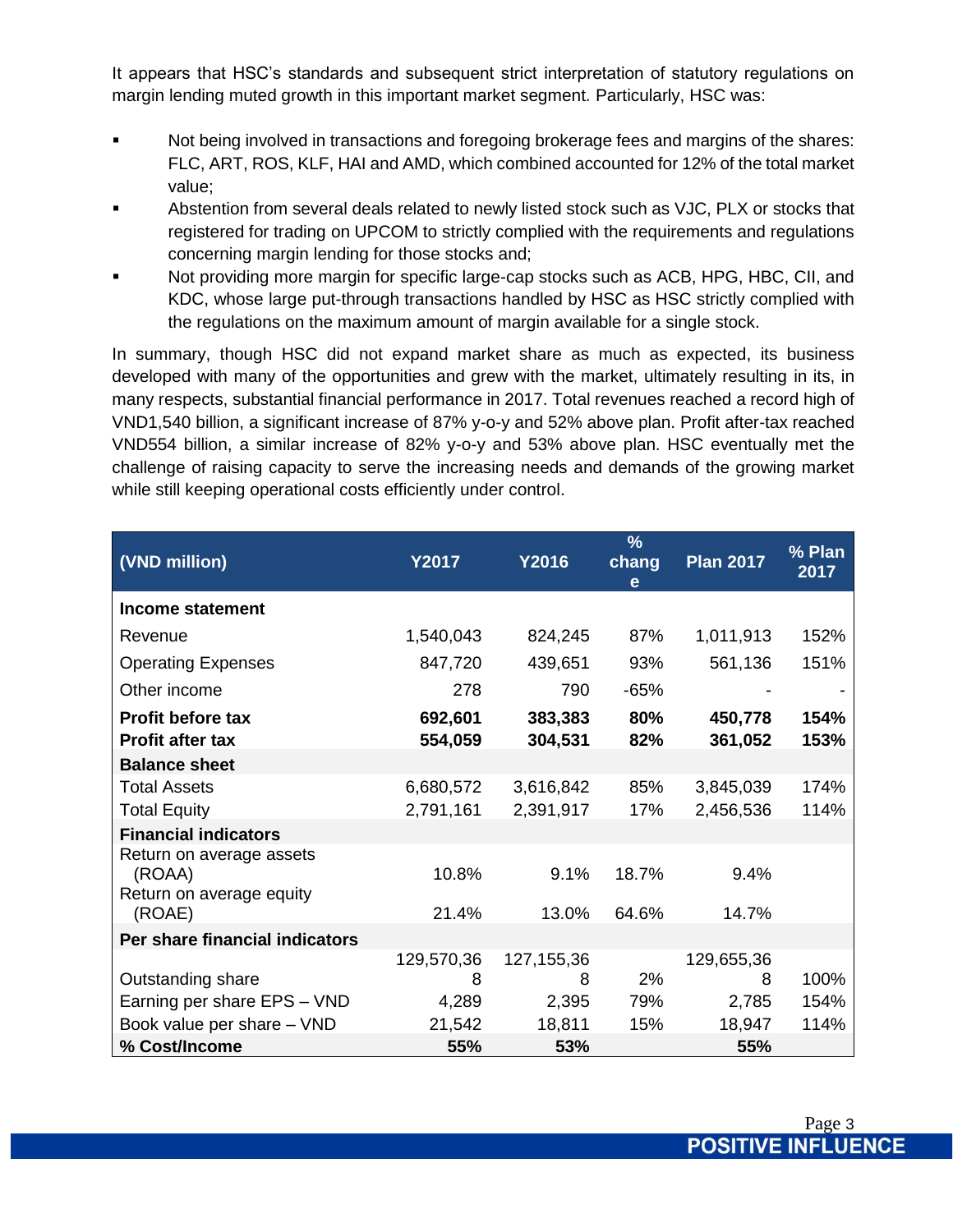### **I. Revenue**

| <b>Revenue</b><br>(VND million)            | $\frac{9}{6}$ | 2017      | 2016    | $\frac{9}{6}$<br>change | <b>Plan</b><br>2017 | % Plan<br>2017 |
|--------------------------------------------|---------------|-----------|---------|-------------------------|---------------------|----------------|
| Brokerage fee                              | 39%           | 601,942   | 348,957 | 72%                     | 451,533             | 133%           |
| Income from loans<br>Gain from proprietary | 29%           | 439,219   | 343,657 | 28%                     | 412,300             | 107%           |
| investments                                | 28%           | 428,248   | 99,026  | 332%                    | 110,630             | 387%           |
| Financial advisory services                | 3%            | 45,179    | 24,602  | 84%                     | 32,900              | 137%           |
| Others revenue                             | 2%            | 25,455    | 8,003   | 218%                    | 4,550               | 559%           |
|                                            |               |           |         |                         | 1,011,91            |                |
| <b>Total</b>                               | 100%          | 1,540,043 | 824,245 | 87%                     | 3                   | 152%           |

All business segments of HSC achieved considerable growth in 2017, where the total revenue reached a record of VND1,540 billion.

Income from brokerage fee increased 72% to reach VND 602 billion, driven by the increase in transaction values and volumes. Income from loans increased by 28% to VND 439.2 billion and accounted for 29% of total revenue, its contribution thus declined from 42%, of equal rank as brokerage services, in 2016.

Capital gains from proprietary investments had the highest growth rates compared to all other income sources in 2017. In line with the propitious market conditions, capital gains were more than fourfold the 2016 result and widely exceeded the plan to contribute 28% of the total revenues.

Though only a fraction of total revenues, the contribution to revenues of Corporate finance advisory increased by 84% y-o-y. Its successful executions of large transactions, such as the listing of HDBank, the advisory and underwriting services for the divestment of state-owned enterprise Viglacera, the consulting on bond issuance for CII, and the capital raising for NKG, CTI and other services also added to HSC's market reputation and its future business development.

| <b>Brokerage fee</b><br>(VND million) | $\%$  | <b>Y2017</b> | Y2016          | % change |
|---------------------------------------|-------|--------------|----------------|----------|
| Stocks brokerage                      |       |              |                |          |
| Retail brokerage                      | 51.4% | 309,109      | 203,500        | 52%      |
| Institutional brokerage               | 48.2% | 290,301      | 145,457        | 100%     |
| Derivatives brokerage                 |       |              |                |          |
| Retail brokerage                      | 0.4%  | 2,532        | $\blacksquare$ |          |
| <b>Total brokerage fee</b>            |       | 601,942      | 348,957        | 72%      |

# 1. **Brokerage fees**

In line with market momentum, HSC's brokerage business, its core business, recorded a 72% y-oy growth in revenue and contributed 39% to total revenue. The trading value conducted through HSC increased by 67%, which is attributable to the growth of Vietnam market growth but also to strong interaction with the existing and new clients of the sales teams, the quality of its research and brokerage teams. The achievement was that HSC's market share still remained stable at 11.3% even though some large transactions were declined or some business foregone due to strict application of compliance standards in regard to margin lending.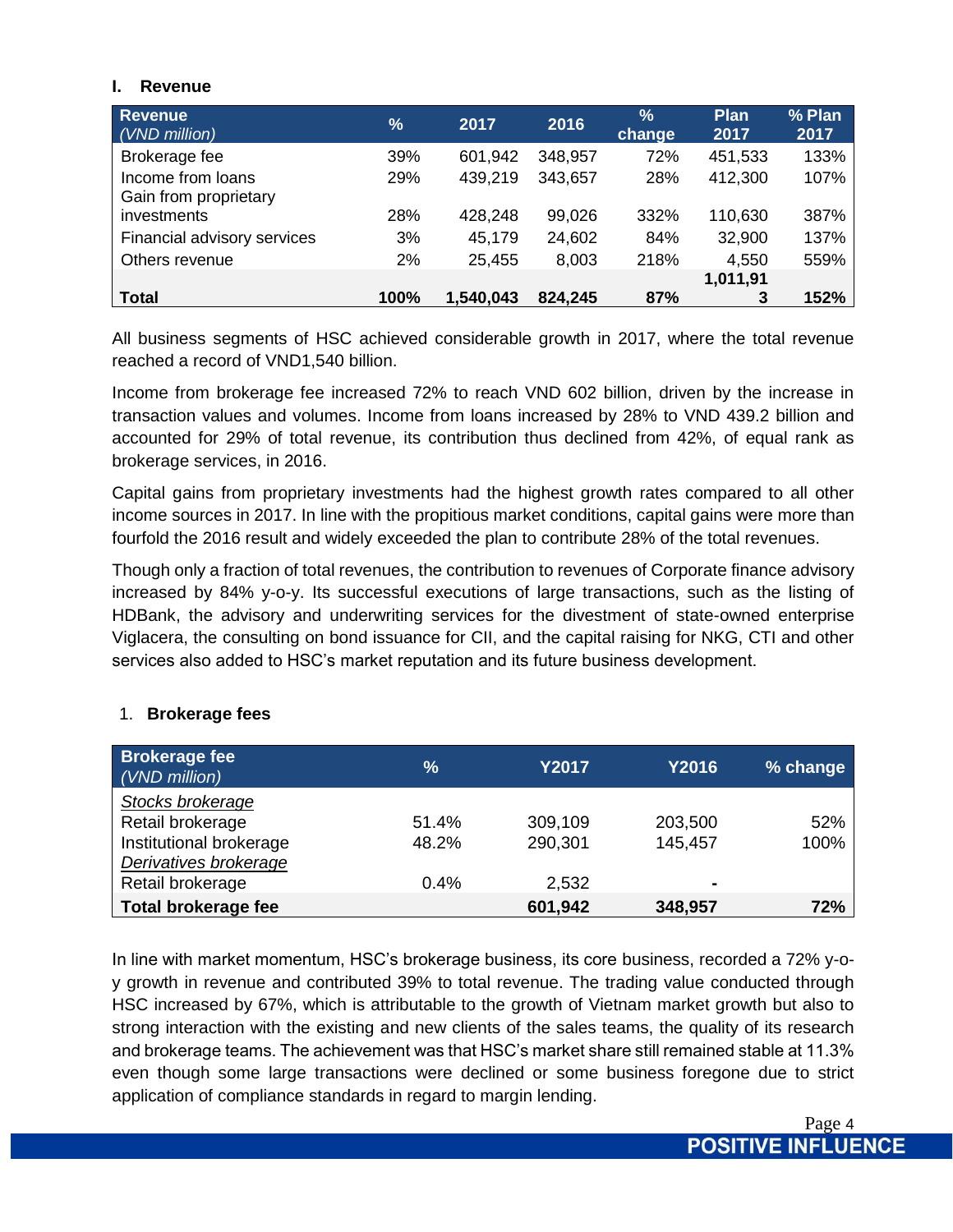In 2017, HSC saw a marked jump in the trading values executed for both individual and institutional clients. HSC's market share for institutional clients in Vietnam increased from 3.9% in 2016 to 4.5% total market share in 2017 and accounted for 33.1% of foreign investor market, although the market share for retail clients in Vietnam declined from 7.1% in 2016 to 6.4% in 2017. The trend of HSC's market share over the past two years by total market, institutional investors and retail investors is shown below.



# **1.1 Retail Clients Brokerage**

Local retail clients are the dominant investor segment in Vietnam and accounted for 87% of Vietnam's total market trading in 2017. Securities with a total of VND930 trillion were traded by domestic retail investors in 2017, an increase of 65% against 2016. Retail trading was however narrowly focused on large-cap stocks. The top 20 most actively traded stocks, led by ROS, NVL, FLC, HPG, HBC, HSG, SHB, and VJC, accounted for 42% of total domestic trading value.

Brokerage fees from domestic retail clients reached VND309 billion in 2017, an increase of 52% yo-y. This was generated from an increase of 47% in the total trading value of HSC's retail clients, which was thus lower than the 65% growth of the domestic retail clients' trading value for the market as a whole. This reflects HSC's governance principles, both in the selection and credit support of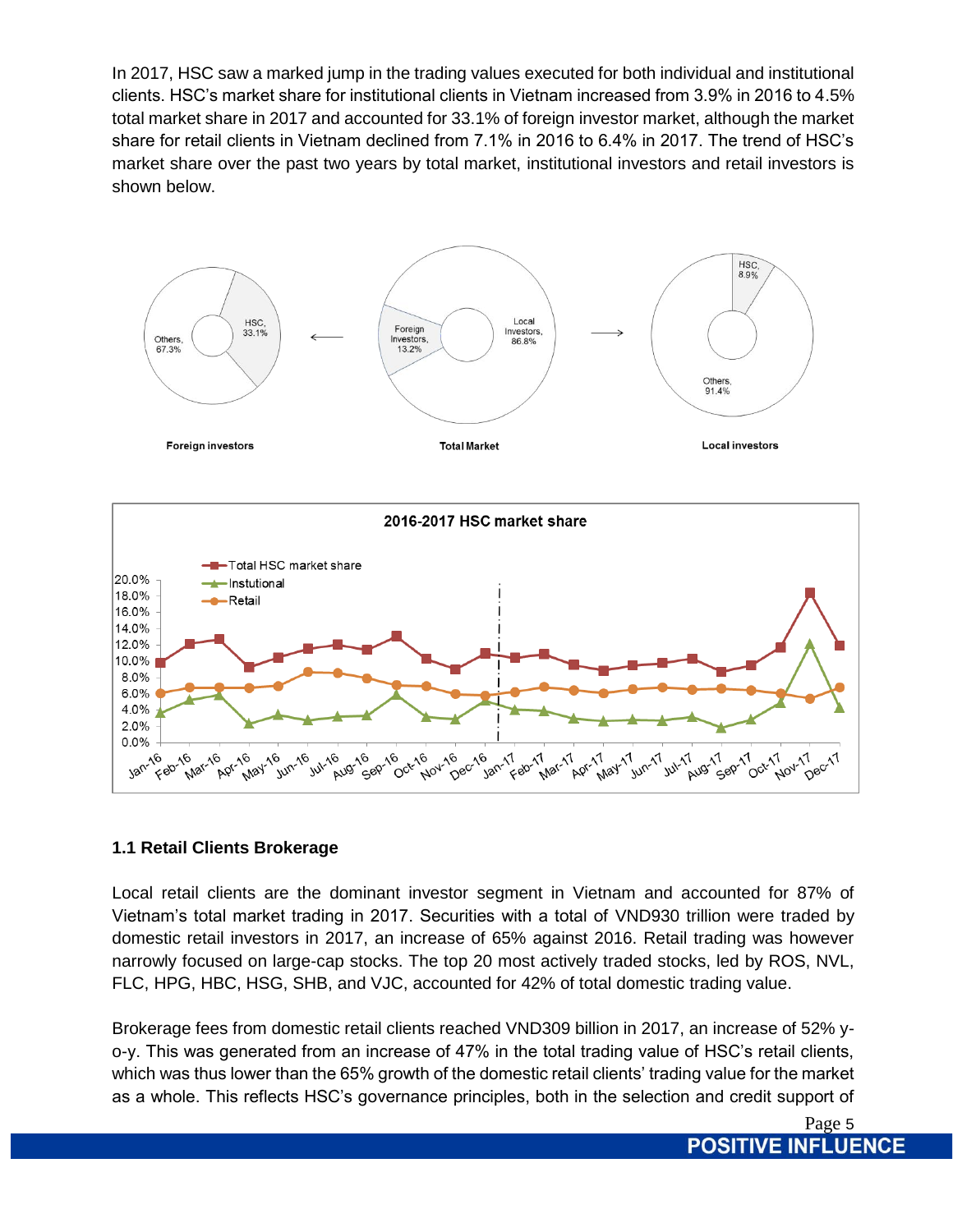retail customers as well as its compliance standards as mentioned above. The contribution of fees from domestic retail clients thus declined from 58% in 2016 to 51% of the total brokerage fee in 2017.

In the vibrant market conditions for much of 2017, and despite intensified competition, HSC placed great importance to the continued high standard and quality of its advisory services for its clients. The quality of the consulting services along with the greater presence through its transaction offices or with more online services have altogether let to improved client satisfaction levels and embellished HSC's position as a leading and respected securities firm in Vietnam. This was also upheld with regular training courses for the brokers to increase their understanding of new financial products, improve client servicing abilities and ensure maintenance of HSC's compliance standards.

HSC was involved from the outset with the Vietnam derivatives market that was officially launched on 10 August 2017 and introduced VN30 Index Futures as its first product. It provided a new investment option for investors apart from the conventional equities trading. As one of the pioneers in bringing this financial product to market, HSC received very positive reviews from retail clients for the services. HSC offered an introductory promotion with nil brokerage fees for the first three months after the product launch. Altogether the product has contributed a reasonable VND 2.5 billion in fee income from the brokerage activities. It is considered that the new derivatives market has strong potential for growth, and that index futures and other derivatives can emerge as a significant source of future revenue streams.

# **1.2. Institutional Clients Brokerage**

HSC's brokerage fees from institutional clients just fell short of doubling from 2016 to reach VND 290 billion. The key factor for this increase was HSC's long and close involvement with foreign institutional clients.

Throughout 2017, the flow of net foreign indirect investments into the Vietnamese stock market increased, attracted by a confluence of positive economic developments, reasonable stock market valuations and, importantly, new opportunities provided by the Government's implementing its privatization policies. Consequently, a series of large state divestments, equitizations and private placements were conducted which attracted significant foreign investor participation. The net inflow of foreign funds reached VND 26 trillion in 2017, more than the total of the last five years and against a net outflow of VND 6.8 trillion in 2016. Notable is also the activity of the foreign ETFs such as FTSE, VNM and iShares MSCI Frontier 100 ETF, which attracted additional foreign investments and added to the net buying in big caps such as VNM, VRE, HSG, and VIC.

As a result, the total trading value of foreign investors increased by 66% against 2016 and reached over VND 331 billion. However, the share of foreign trading of the total trading value remained constant at 13.2% of the total market in 2017 against 13.1% in 2016.

By nurturing its foreign client base with information and services, foreign transactions executed through HSC grew by 87% y-o-y to VND 201 trillion in 2017 against VND 60 trillion in 2016. Critically, HSC raised interest in a number of equity divestments of the Government which were available for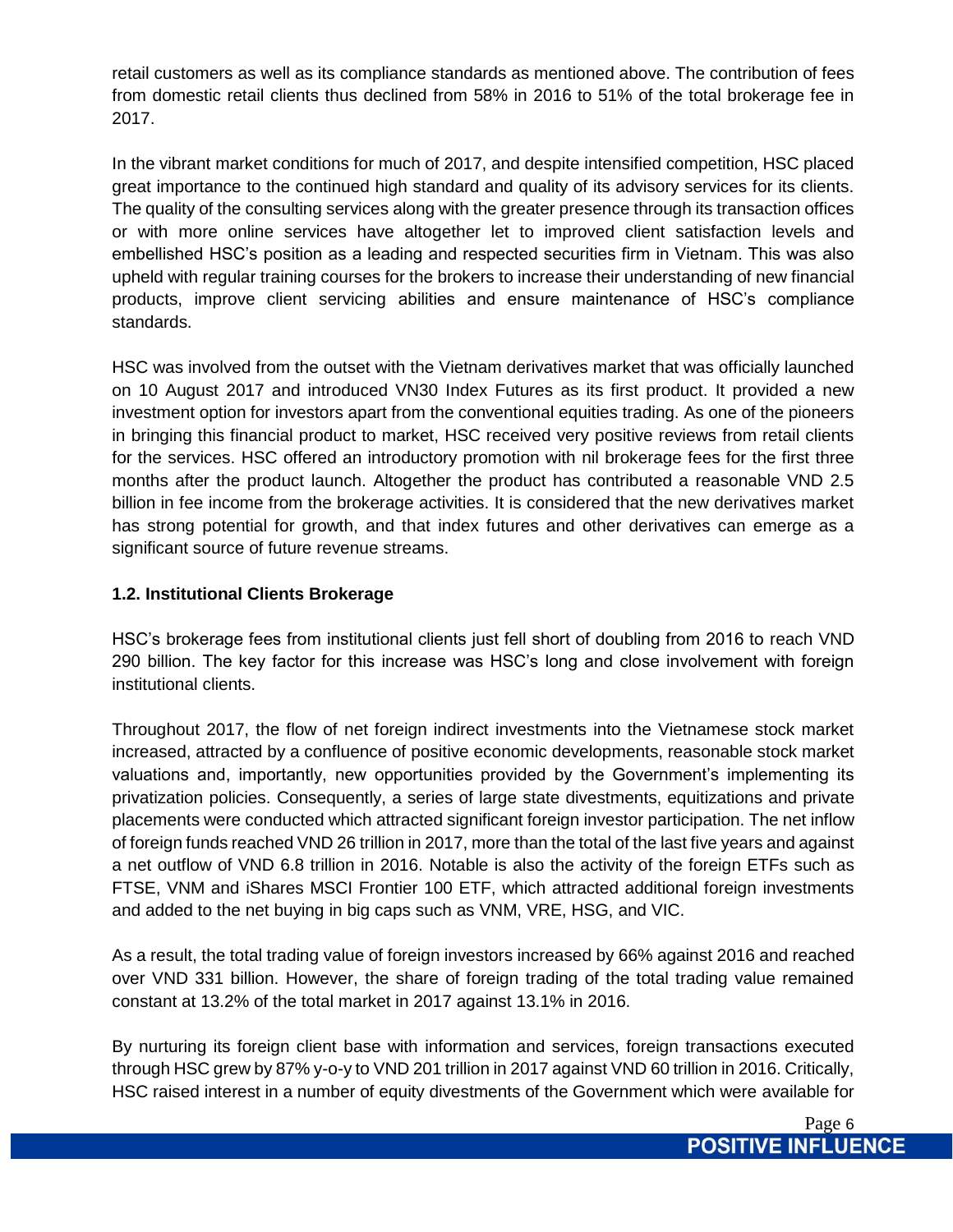foreign ownership in 2017. The foreign investor market share of HSC remained at 33% of the total foreign trading value, which is equivalent to 4.5% of the total market trading value.

In addition to brokerage fees from large, existing institutional clients, HSC successfully won a mandate from a new client to execute a high-profile transaction that generated a significant amount of brokerage fee at the end of 2017. Altogether, HSC's services for institutional clients contributed to the stronger growth of institutional fee income against retail client fees. Institutional client fees now account for 48% of total fee income against 42% in 2016. This reflects the trust and confidence that these, often foreign investors have placed in HSC. HSC will continue to ensure its services retain the quality hallmark required for these sophisticated and discerning clients.

### **2. Income from loans**

The strong growth of the Vietnam stock market combined with greater trading activity of its clients also resulted in higher demand for HSC's margin lending services. Interest income from margin loans had strong potential, but credit quality was carefully monitored to ensure satisfactory repayments. Income from loans was mainly contributed by margin lending activities and by cash advanced services.

| <b>Income from loans</b><br>(VND million) | Y2017     | <b>Y2016</b> | % change |
|-------------------------------------------|-----------|--------------|----------|
| <b>Margin income</b>                      | 435,263   | 340,647      | 28%      |
| Average margin balance                    | 3,237,878 | 2,599,380    | 25%      |
| Average lending rate                      | 13.4%     | 13.1%        | 3%       |
| <b>Advances to clients</b>                | 3,956     | 3,010        | 31%      |
| <b>Total income from loans</b>            | 439,219   | 343,657      | 28%      |

In 2017, income from loans grew by 28% y-o-y to reach VND 439 billion, an increase of 7% above the 2017 plan. With the stronger increases of other revenue sources, the share of margin lending's income thus represented 29% of HSC's 2017 total revenues of VND 1,540 billion against 42% in 2016.

The average balance of outstanding margin loans increased by 25% from VND 2,600 billion to over VND 3,200 billion in 2017. Given increased demand, the average lending interest rate was increased to 13.4% for 2017 from 13.1% in 2016.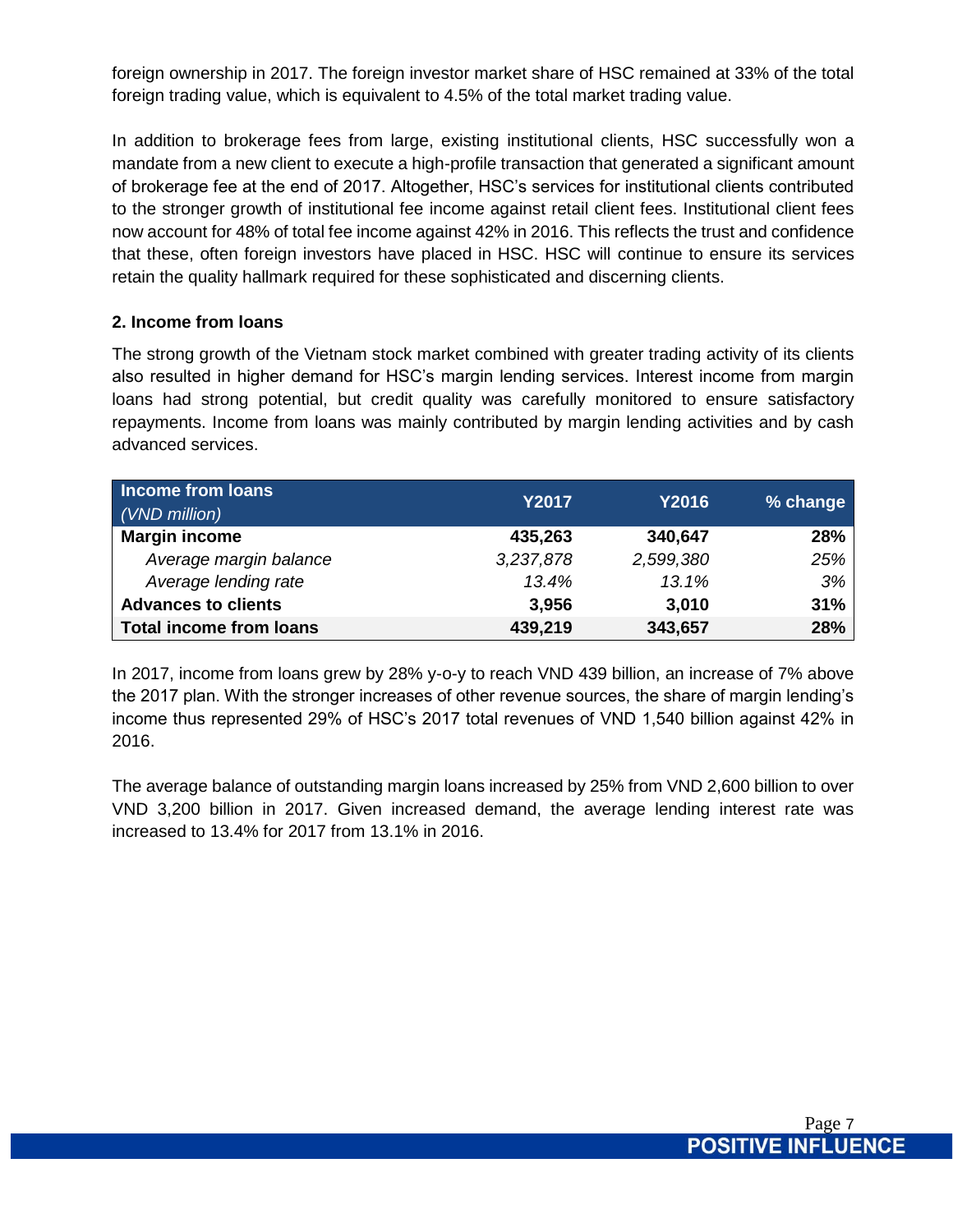### Y2016-Y2017 Margin Lending



Throughout the year and despite, at times, particularly strong client demands, HSC maintained full compliance to the statutory margin lending limits, notably pertaining to lending per stock, per single account and of the total margin lending against equity. The margin lending thus did not breach predetermined prudence levels and any incident of over-leveraging was avoided.

Margin lending operations were consequently tightly managed by HSC in 2017, with the aim of maintaining adequate flexibility for the clients on the one hand but within limits to manage risks and ensured capital adequacy on the other. Risks rubrics were applied and monitored for client transactions to ensure that the trading was conducted within the risk guidelines.

The non-performing loan ratio for margin lending was contained at 0.1% in 2017. A general provision for credit risk from margin lending activities was set at 0.75% of outstanding margin balance at the end of the year from 2016.

### **3. Principal Investments**

The revenues from Principal Investment exceeded VND 428 billion in 2017 with a profit margin of 40%. It recorded a four-fold increase from the previous year and accounted for nearly 28% of total revenue. This was achieved with HSC's analysis and understanding of underlying market trends, which were then translated into the selection and execution of trading strategies designed to gain superior returns.

| <b>Gains from Principal investments</b> | <b>Y2017</b> | <b>Y2016</b> |          |
|-----------------------------------------|--------------|--------------|----------|
| (VND million)                           |              |              | % change |
| Equity                                  | 215,023      | 63,504       | 239%     |
| <b>ETFs</b>                             | 26,080       | 5,892        | 343%     |
| <b>Derivatives</b>                      | 136,902      |              | n/a      |
| <b>Bank interest</b>                    | 45,444       | 29,491       | 54%      |
| <b>Bonds</b>                            | 4,799        | 139          | 3365%    |
| <b>Total</b>                            | 428,248      | 99,025       | 332%     |

Revenues from five portfolios that contributed to the profitable growth of Proprietary Trading.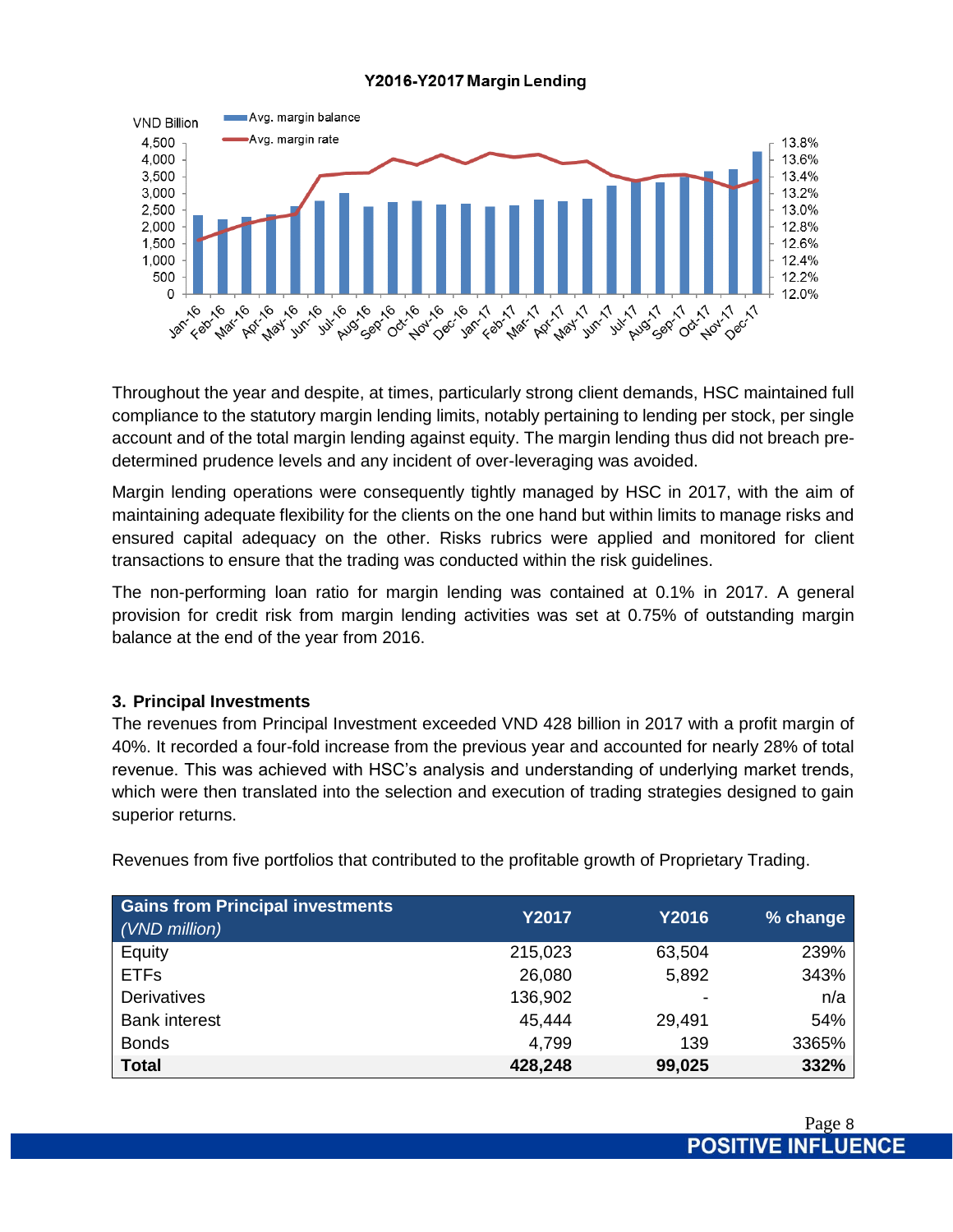

- a) **Equity.** HSC invested in both listed and unlisted stocks of companies with strong financial performance. Prices of stocks in HSC's portfolio increased in 2017 on the back of strong earnings, and by year-end, the portfolio contributed 50% to the total revenue from proprietary trading (against 64% in 2016).
- b) **ETFs.** The revenues generated by the ETF Portfolio were mostly generated by transactions where HSC was a market maker. ETF trading was very active in 2017 with strong participation from foreign investors while selecting individual stocks of investment quality was more difficult. The net asset value reached VND 2,700 billion at end 2017. Revenues from ETF Portfolio activities accounted for 6.1% of the total proprietary trading revenues (2016: 5.9%).
- c) **Derivatives.** The new derivatives product commenced in August 2017 significantly contributed to revenues and accounted for 32% of total proprietary trades in 2017. The arbitrage transactions, that HSC identified and swiftly executed according on prevailing market opportunities, became a major source of revenue despite the short period of trading between Q3-Q4/2017. HSC could generate sizeable financial returns with this product by harnessing its technology and talented staff.
- d) **Bank interest**. Interest income was VND45 billion and increased 54% compared to last year. This was mainly due to an increase in average deposit balances of VND 800 billion in 2017 with average deposit rate of 5.7%/year (in 2016: average deposit balance was VND 640 billion and average deposit rate was 5.5% / year.
- e) **Bonds.** Revenues from the bond market did not expand strongly in 2017 in comparison to the other market segments. The average bond yields remained suppressed. HSC's bond trading was limited to representing clients in bids and auctions. However, HSC believes that bond investments will generate additional income flows in the coming years as the market conditions develop.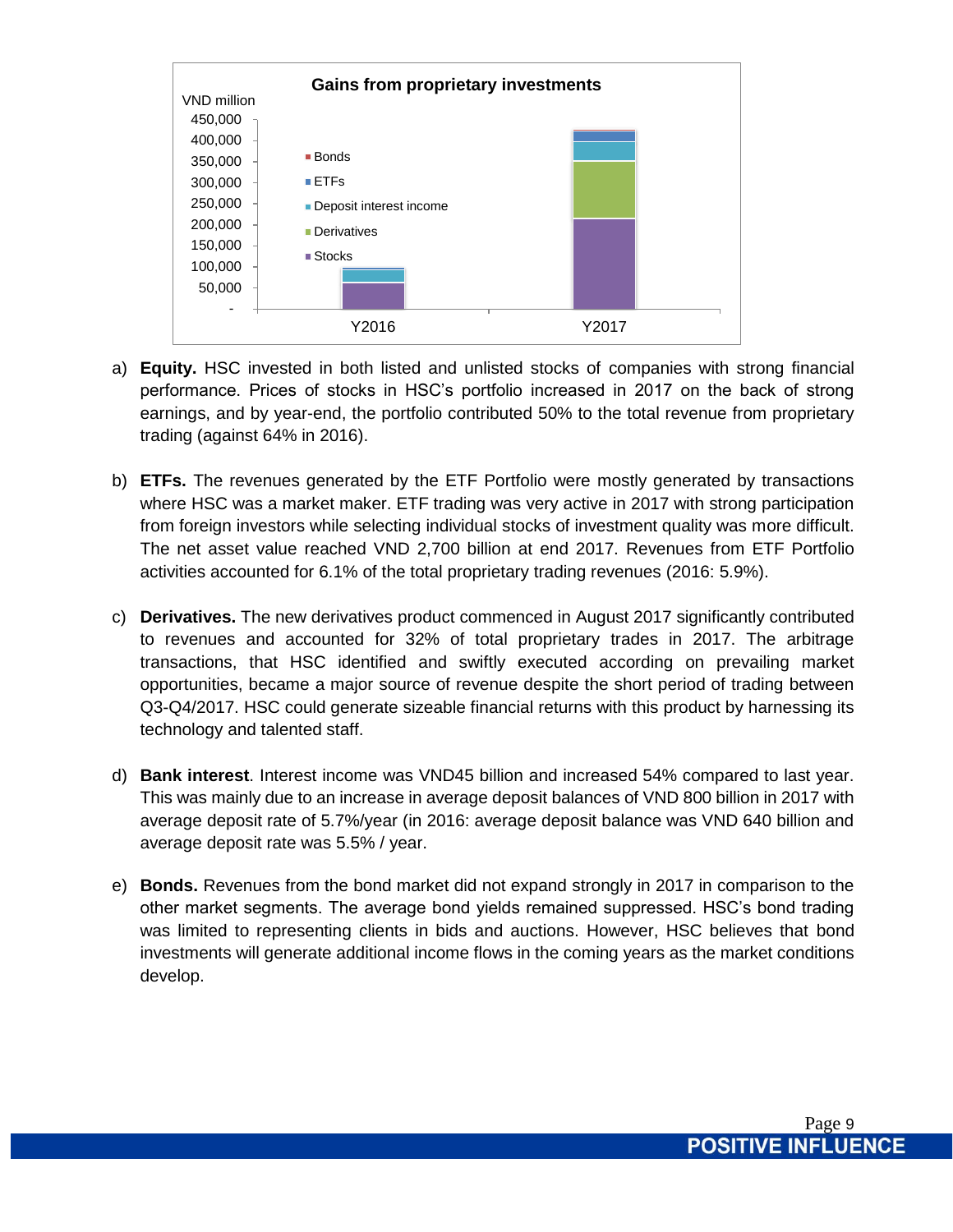# **4. Corporate Finance Advisory Services**

| <b>Financial advisory services</b><br>(VND million) | <b>Y2017</b> | Y2016  | % change |
|-----------------------------------------------------|--------------|--------|----------|
| Advisory fee                                        | 45,179       | 24,602 | 84%      |
| ∣ Total                                             | 45.179       | 24,602 | 84%      |

Corporate finance advisory services benefited from a robust and vibrant securities market environment in 2017. As a result of strong economic growth and the fast-rising securities market, many state-owned and private corporations launched numerous capital raising exercises, creating significant revenue opportunities for HSC Corporate Finance team. As a trusted and reputable adviser in Vietnam, HSC successfully completed over a dozen mandates to raise capital through equity, bond issuance and public auctions, and to bring corporations public to list their shares on the local stock exchange in Vietnam. In 2017, HSC's advisory income exceeded VND45 billion – an outstanding increase of 84% y-o-y which surpassed the 2017 target by 37%.

HSC has continued to build a stable team of senior and experienced executives to lead corporate mergers and acquisitions (M&A), to complete equity IPOs, public auctions and private placements for corporations in various industry sectors. Several high caliber bankers and analysts with over 10 years' experience in securities and investment banking joined HSC Corporate Finance team during the past year. The team successfully completed several major M&A transactions in the pharmaceutical and retailing sectors in 2017, led the IPO advisory and subsequent listing of HDBank - a high profile local retail and SME private bank; advising the highly acclaimed underwriting of a large new equity issue for Viglacera Corporation, a state-owned enterprise; leading the private placements for CII and CTI – two large local infrastructure developers and for Nam Kim Steel – a medium-size steel manufacturer and exporter.

The wave of equitizations and divestments of large state-owned and private enterprises is expected to continue and even accelerate throughout 2018 to 2020. HSC is well positioned at the forefront of many opportunities for M&A, IPOs, and underwriting mandates. The next three years will present significant opportunities for HSC to identify, select and secure the largest and highest yielding transactions in Vietnam.

In 2018, the team will be prepared to secure more deals and financial transactions, through its network of partnerships, both domestic and international, to create a solid base for HSC to ride the wave and rise above its peers.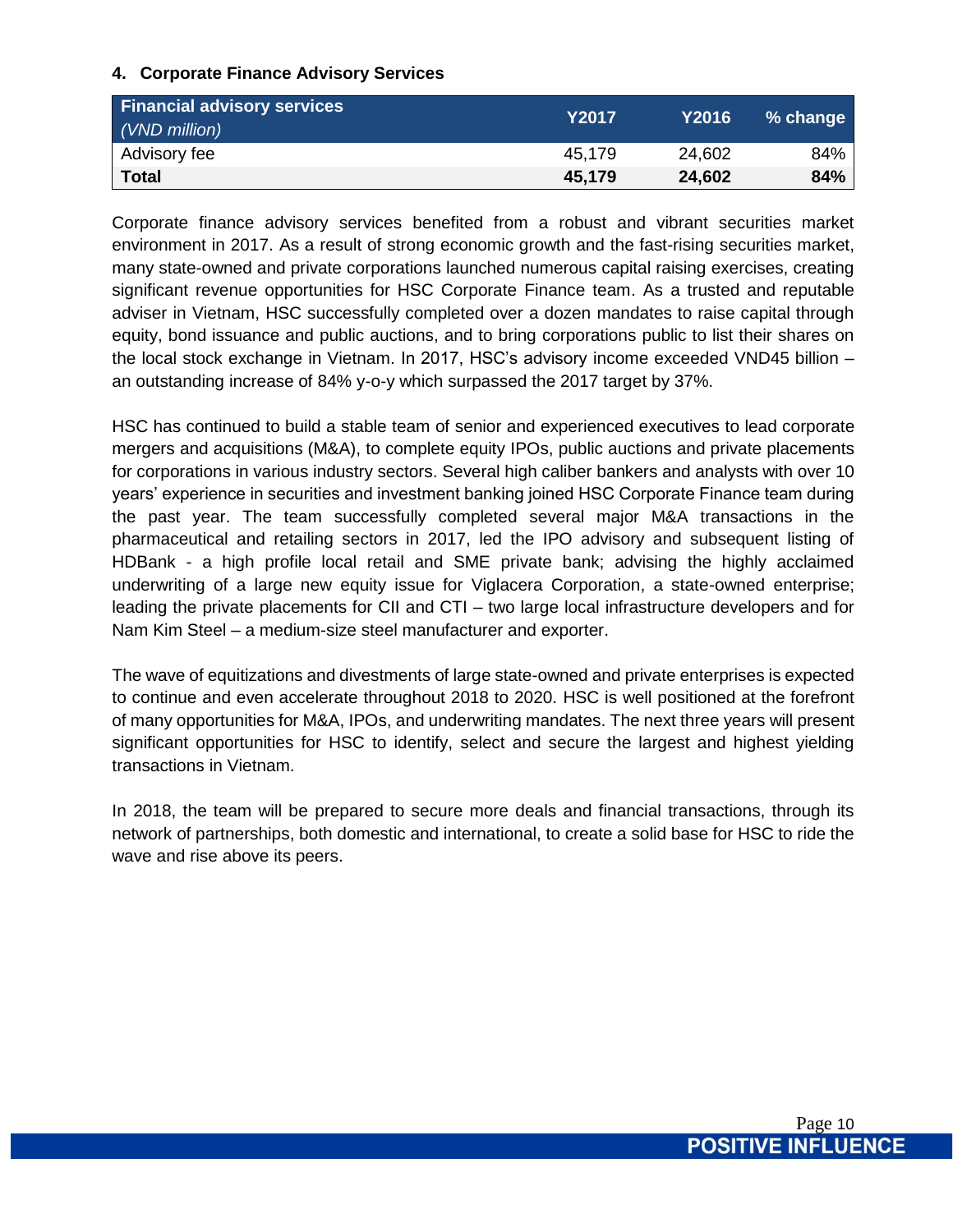# **II. Operating Expenses**

| <b>Operating expenses</b><br>(VND million)  | <b>Y2017</b> | <b>Y2016</b> | Change | <b>Plan</b><br>2017      | $\frac{0}{0}$<br><b>Plan</b><br>2017 |
|---------------------------------------------|--------------|--------------|--------|--------------------------|--------------------------------------|
|                                             |              |              |        | 348,64                   |                                      |
| Normal operating expenses                   | 400,815      | 259,528      | 54%    | 6                        | 115%                                 |
| Brokerage expenses                          | 127,798      | 78,918       | 62%    | 95,487                   | 134%                                 |
| Interest expenses                           | 139,191      | 45,252       | 208%   | 90,000                   | 155%                                 |
| HSC bond coupon                             | 3,200        |              | n/a    | 23,750                   | 13%                                  |
| Losses from proprietary investments         | 150,316      | 14,268       | 954%   |                          | n/a                                  |
| Losses from revaluation of financial assets | 8,093        | 3,497        | 131%   | $\overline{\phantom{a}}$ | n/a                                  |
| Provision for bad debts                     | 4,673        | 18,191       | $-74%$ |                          | n/a                                  |
| General provision for lending               | 13,634       | 19,997       | $-32%$ | 3,253                    | 419%                                 |
| <b>Total operating expenses</b>             | 847,720      | 439,651      | 93%    | 561,13<br>6              | 151%                                 |
| % Total expenses / Total revenue            | 55%          | 53%          |        | 55%                      |                                      |

The Cost Income ratio was 55% in 2017, with which HSC is more cost-efficient when compared to the Top 10 securities companies in Vietnam, whose average cost to income ratio stood at 60% in 2017. This also reflects that operating costs for 2017 were well-controlled and the astute management of expenses.

Overall, operating expenses has risen in line with the increases in trading activities. Operating expenses generally increased in proportion to the services required where income growth was highest. The bulk of operating expenses came from i) brokerage expense ii) losses from proprietary investments, and iii) bank interest expenses to finance margin lending.

### **Normal operating expenses**

Normal operating expenses accounted foe 47% of total expenses and increased by 54% compared to 2016. The main items in normal operating expenses were presented as follows:

| Normal operating expenses<br>(VND million) | <b>Y2017</b> | Y2016   | <b>Chang</b><br>e | <b>Plan</b><br>2017 | $\frac{9}{6}$<br>Plan<br>2017 |
|--------------------------------------------|--------------|---------|-------------------|---------------------|-------------------------------|
| Salary and related expenses                | 201,879      | 114,475 | 76%               | 174,812             | 115%                          |
| Commission to brokers                      | 91,042       | 53,078  | 72%               | 59,452              | 153%                          |
| Outsourcing expenses                       | 39,963       | 37,925  | 5%                | 37,618              | 106%                          |
| Leasing expenses                           | 23,266       | 20,608  | 13%               | 24,551              | 95%                           |
| Information technology expenses            | 18,160       | 14,742  | 23%               | 20,679              | 88%                           |
| Depreciation and amortization              | 9,561        | 5,921   | 61%               | 17,572              | 54%                           |
| Other expenses                             | 16,944       | 12,779  | 33%               | 13,962              | 121%                          |
| <b>Normal operating expenses</b>           | 400,815      | 259,527 | 57%               | 348,646             | 119%                          |

Staff remunerations and broker commissions constituted the largest two categories of the operating expenses. Staff salaries have increased due to the addition of senior executives for corporate finance and brokerage divisions. In addition, commissions for brokers rose due to the increase in transaction values of retail business compared to 2016.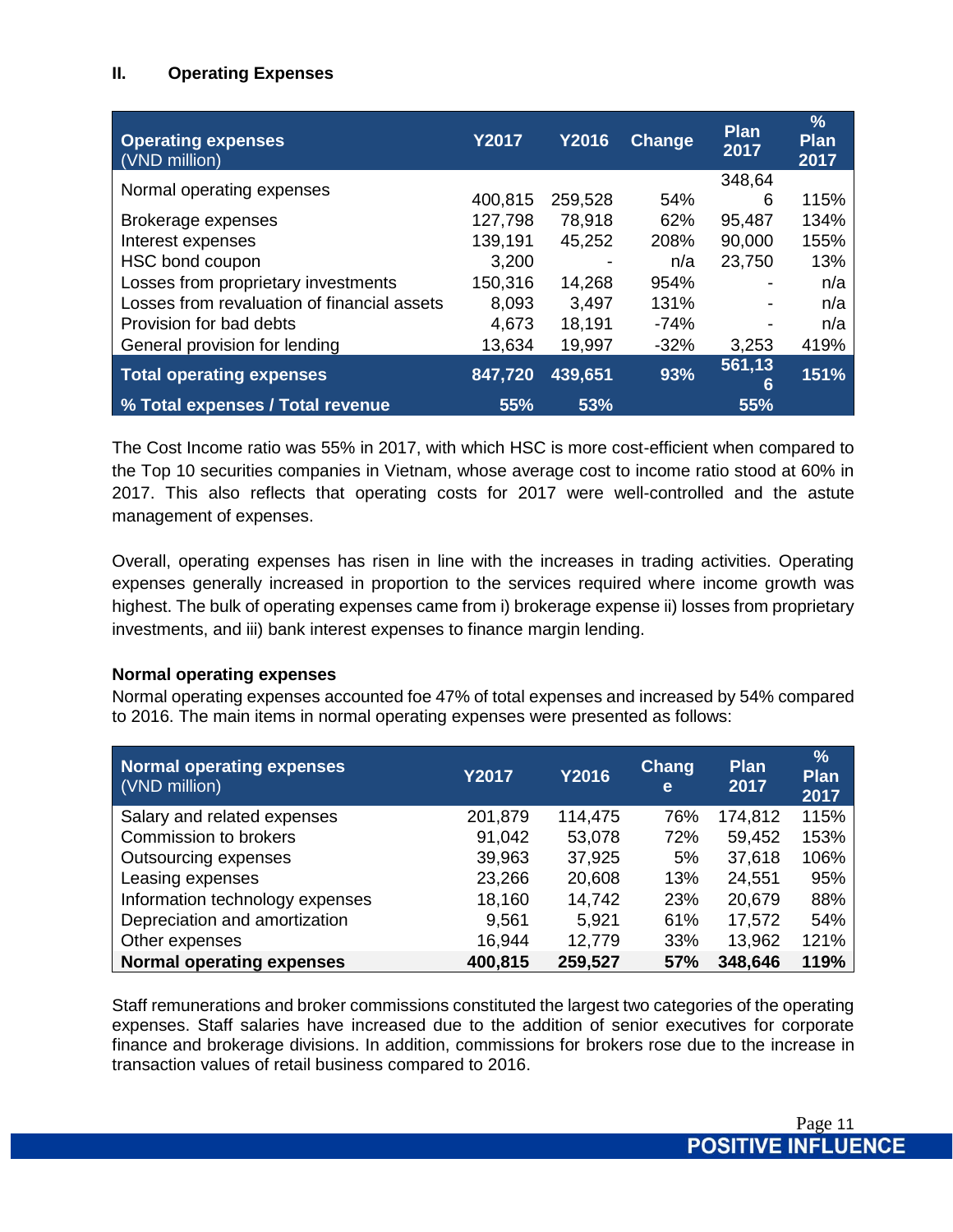The other items in normal operating expenses were not mentioned due to small proportion or slight change compared to 2016 and in accordance with actual activities of the Company in 2017.

#### **Brokerage expenses**

Brokerage expenses included fees payments to exchanges and commissions to intermediaries, which had risen by 62% in line with the corresponding increase in value of transactions in 2017.

#### **Interest expenses**

Interest expense increased three-fold in 2017 as HSC borrowed more short-term loans from banks to finance for its margin lending activity as mentioned above.

#### **Losses from proprietary investments**

In 2017, HSC saw trading losses arise from proprietary investments (where sales prices were lower than costs) because of i) losses from stock trading and ii) losses from arbitrage trading activities. It should be noted that such losses from arbitrage activities were not occurred in 2016.

#### **Losses from revaluation of FVTPL**

The loss from revaluation of financial assets was an additional provision in 2017, related to OTC stocks that were bought in the past.

#### **HSC bond coupon**

The coupon expense of VND 800 billion HSC bonds, which were successfully issued in mid-December 2017 to raise additional funds for business expansion.

#### **Provision for bad debts**

The provision for non-performing debts is to cater for irrecoverable margin loans.

#### **General provision for lending**

As mentioned in an earlier section, HSC set aside a general provision for margin loans at a proportion of 0.75% margin outstanding equivalent to VND 33.6 billion at end 2017. Earlier, HSC has already made a provision of VND 20 billion in 2016, so the additional amount provided in 2017 is VND 13.6 billion.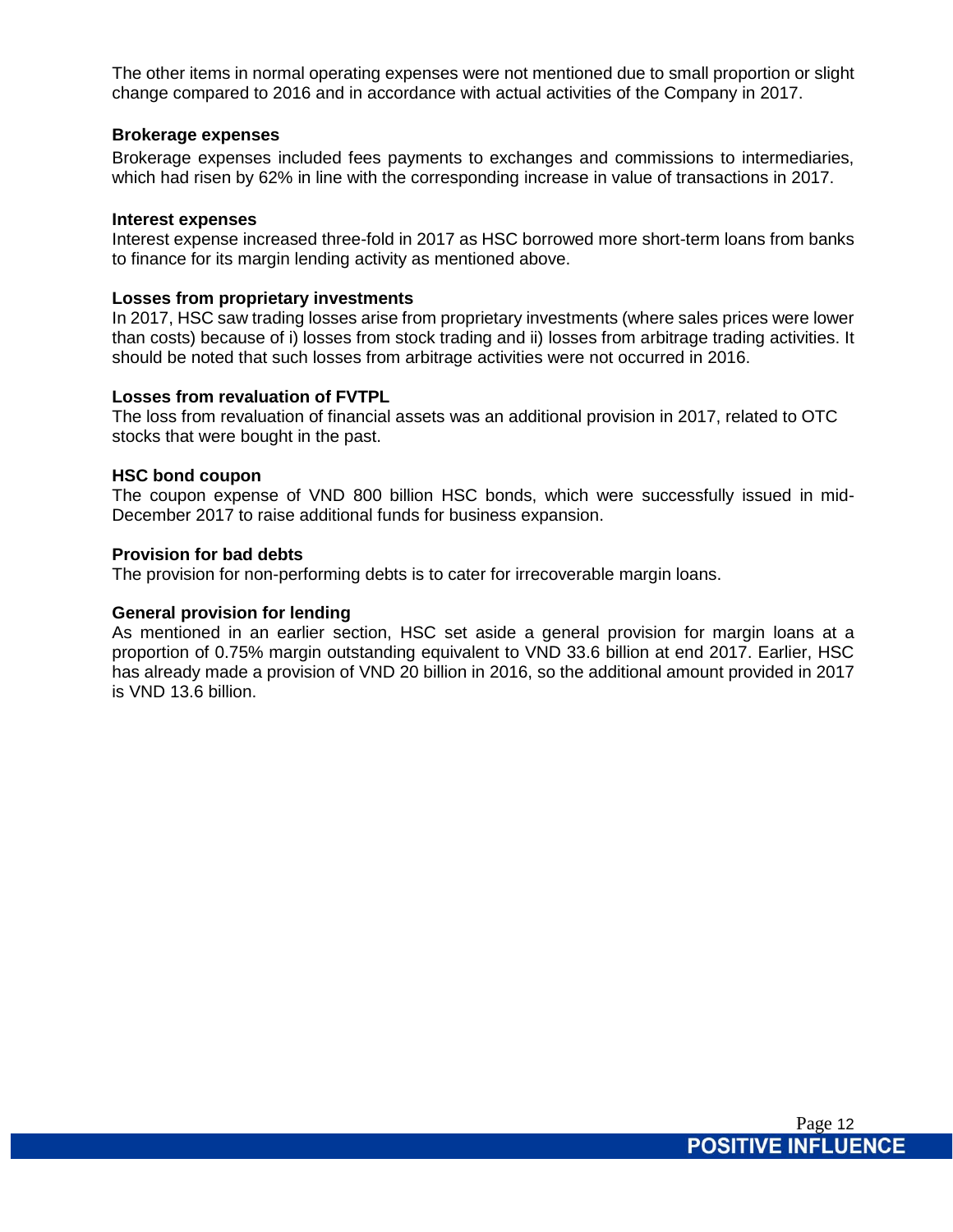### **III. BALANCE SHEET**

| <b>Balance Sheet</b>                   |     |            |               |            | $\frac{9}{6}$ |
|----------------------------------------|-----|------------|---------------|------------|---------------|
| (VND Million)                          | %   | 31/12/2017 | $\frac{9}{6}$ | 31/12/2016 | change        |
| A. CURRENT ASSETS & SHORT-             |     |            |               |            |               |
| <b>TERM INVESTMENT</b>                 |     | 6,505,803  |               | 3,472,717  | 87%           |
| I. Financial assets                    | 96% | 6,402,628  | 96%           | 3,468,204  | 85%           |
| 1. Cash & equivalent                   |     | 196,221    |               | 60,194     | 226%          |
| 2. Financial assets                    | 19% | 1,259,886  | 8%            | 306,372    | 311%          |
| 3. Lendings                            | 67% | 4,501,592  | 76%           | 2,750,945  | 64%           |
| 4. Other receivables                   | 7%  | 444,929    | 10%           | 350,693    | 27%           |
| II. Other current assets               | 2%  | 103,175    | 0%            | 4,514      | 2186%         |
| <b>B. FIXED ASSETS &amp; LONG-TERM</b> |     |            |               |            |               |
| <b>INVESTMENT</b>                      | 3%  | 174,769    | 4%            | 144,125    | 21%           |
| I. Fixed assets                        |     | 38,007     |               | 9,116      | 317%          |
| II. Construction in progress           |     | 6,851      |               | 11,158     | $-39%$        |
| III. Other long-term assets            |     | 129,911    |               | 123,851    | 5%            |
| <b>TOTAL ASSETS</b>                    |     | 6,680,572  |               | 3,616,842  | 85%           |
| <b>A. LIABILITIES</b>                  | 58% | 3,889,411  | 34%           | 1,224,925  | 218%          |
| I. Short-term liabilities              | 58% | 3,874,368  | 34%           | 1,224,925  | 216%          |
| Short-term borrowings                  |     | 2,479,755  |               | 1,000,000  | 148%          |
| HSC's bond                             |     | 800,000    |               |            | n/a           |
| Other liabilities                      |     | 594,613    |               | 224,925    | 164%          |
| II. Long-term liabilities              |     | 15,043     |               |            | n/a           |
| <b>B. OWNER'S EQUITY</b>               | 42% | 2,791,161  | 66%           | 2,391,917  | 17%           |
| I. Shareholders' equity                |     | 2,791,161  |               | 2,391,917  | 17%           |
| <b>TOTAL RESOURCES</b>                 |     | 6,680,572  |               | 3,616,842  | 85%           |

In 2017, HSC's total resources increased by VND 3,000 billion. VND 2,600 billion was funded by short term liabilities and HSC bond, and VND 400 billion from equity.

The increased capital was allocated to margin lending and financial assets, which ultimately contributed significantly to revenue growth of HSC.

### **KEY RATIO ANALYSIS**

| <b>Key ratios</b>        | <b>Y2017</b> | <b>Y2016</b> |
|--------------------------|--------------|--------------|
| <b>Operation ratios</b>  |              |              |
| Quick ratio              | 1.6          | 2.8          |
| Current assets turnover  | 0.3          | 0.3          |
| Total assets turnover    | 0.3          | 0.2          |
| Leverage ratios          |              |              |
| Total debt/ Total equity | 1.4          | 0.5          |
| Total debt/ Total assets | 0.6          | 0.3          |
| Financial safety ratio   | 526%         | 715%         |
| <b>Profitability</b>     |              |              |
| Net profit margin        | 36%          | 37%          |
| <b>ROAE</b>              | 21.4%        | 13.0%        |
| <b>ROAA</b>              | 10.8%        | 9.1%         |